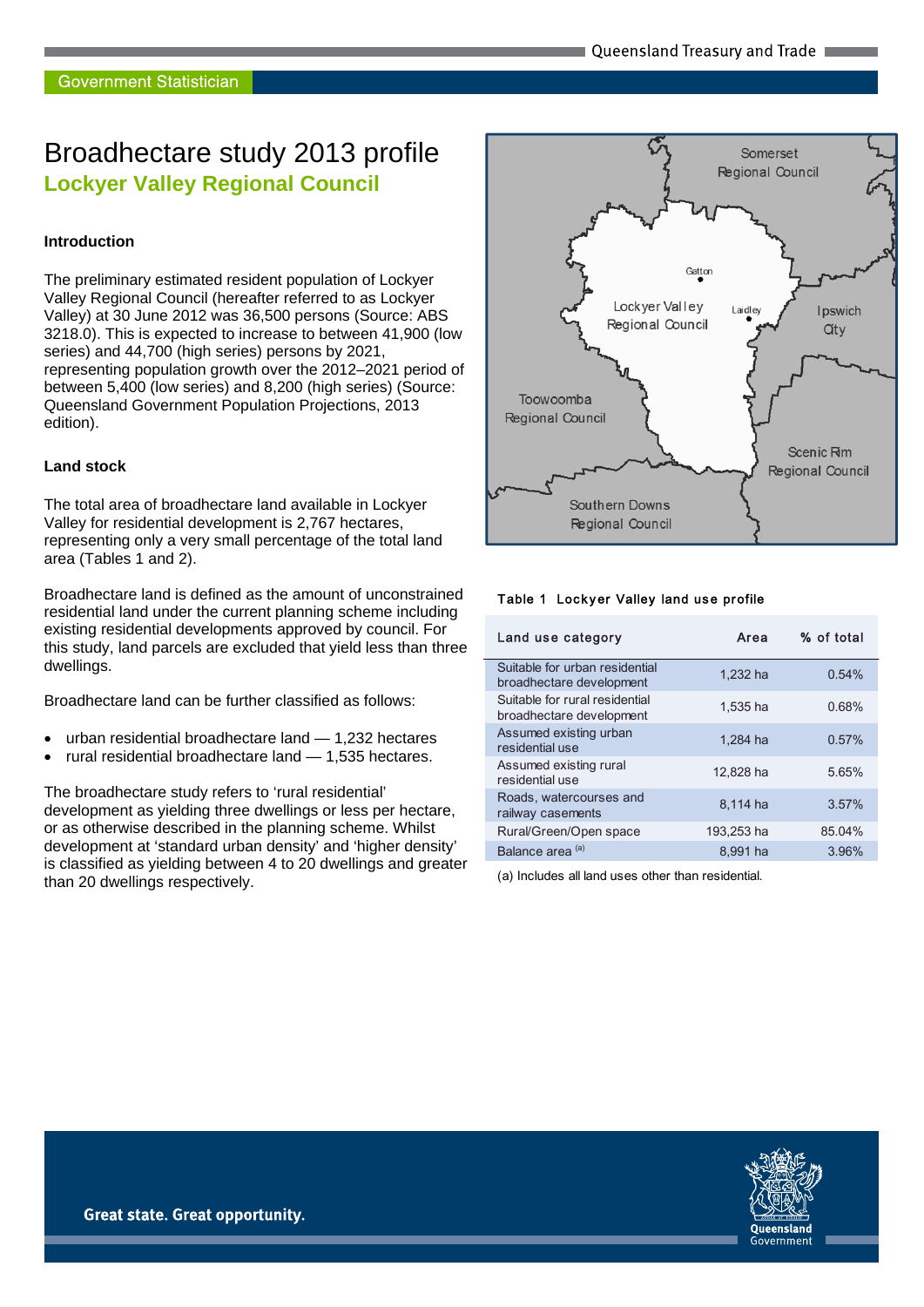#### **Dwelling yields**

Table 2 shows 'theoretical dwelling yield' (the potential number of dwellings that could be constructed based on the identified land stock) and 'expected dwelling yield' (which takes into account factors affecting development of land such as ownership and land fragmentation).

|                |                   | Broadhectare stock (hectares)    |                  |                | <b>Theoretical</b>                |                   | Expected dwelling yield (dwellings) (c) |                  |                    |
|----------------|-------------------|----------------------------------|------------------|----------------|-----------------------------------|-------------------|-----------------------------------------|------------------|--------------------|
| Timeframe      | Higher<br>density | <b>Standard</b><br>urban density | Rural<br>density | Total<br>stock | dwelling yield<br>(dwellings) (b) | Higher<br>density | <b>Standard</b><br>urban density        | Rural<br>density | Total<br>dwellings |
| $0 - 2$ years  |                   | 283                              | 601              | 884            | 2.734                             | $\Omega$          | 1,820                                   | 914              | 2.734              |
| $2 - 5$ years  |                   | 200                              | 98               | 299            | 3.076                             | 22                | 2.243                                   | 174              | 2,438              |
| $5 - 10$ years | $\mathcal{P}$     | 218                              | 298              | 518            | 4.463                             | 102               | 2.050                                   | 1,226            | 3.377              |
| $10+$ years    |                   | 523                              | 513              | 1.038          | 9.936                             | 41                | 5.301                                   | 2.288            | 7,630              |
| Not specified  | $\mathcal{P}$     | 2                                | 25               | 28             | 137                               | 70                | 3                                       | 14               | 88                 |
| Total          | 5                 | 1.227                            | 1.535            | 2.767          | 20.346                            | 235               | 11.417                                  | 4,615            | 16,267             |

#### Table 2 Lockyer Valley broadhectare stock and dwelling yield (a)

(a) Components may not sum exactly to totals due to rounding.

(b) Yield if all broadhectare stock is developed irrespective of ownership and/or fragmentation.

(c) Yield has been reduced to account for likelihood of development due to factors such as ownership and fragmentation.

#### The main points from Table 2 are:

- Broadhectare land is likely to yield approximately 16,300 dwellings.
- Development at higher density accounts for over 1 per cent of the total expected dwelling yield.
- Development at standard urban density will account for over 70 per cent of development from broadhectare land.

#### **Stock composition**

The broadhectare stock in Lockyer Valley is contained primarily within land parcels greater than 10 hectares in area (Table 3). For all broadhectare parcels, the difference between the overall parcel area (3,609 hectares) and the area available for development (2,767 hectares) indicates that some parcels are affected by physical or environmental constraints. The main points from Table 3 include:

- Residential stock is contained within 362 land parcels.
- Parcels less than or equal to 1.2 hectares account for almost 19 per cent of all parcels.
- Of the urban broadhectare stock, over 82 per cent is contained in parcels sized 10 hectares or more.
- Parcels sized 10 hectares or more account for almost 84 per cent of the expected total dwelling yield from broadhectare land.

| Parcel size              | Land                | Total area               |                          | Broadhectare area (hectares) |                |                          | Expected dwelling yield (number) |                    |  |
|--------------------------|---------------------|--------------------------|--------------------------|------------------------------|----------------|--------------------------|----------------------------------|--------------------|--|
| categories<br>(hectares) | parcels<br>(number) | of parcels<br>(hectares) | Urban<br>residential (b) | Rural<br>residential         | Total<br>stock | Urban<br>residential (b) | Rural<br>residential             | Total<br>dwellings |  |
| $\leq$ 1.2               | 67                  | 38                       | 51                       | 126                          | 177            | 321                      | 155                              | 475                |  |
| $1.3 - 2.0$              | 56                  | 99                       | 34                       | 49                           | 83             | 354                      | 85                               | 438                |  |
| $2.1 - 4.9$              | 107                 | 364                      | 83                       | 198                          | 281            | 495                      | 448                              | 943                |  |
| $5.0 - 9.9$              | 38                  | 276                      | 49                       | 161                          | 211            | 267                      | 542                              | 809                |  |
| $10.0+$                  | 94                  | 2.832                    | 1.015                    | 1.001                        | 2.015          | 10.216                   | 3.386                            | 13.601             |  |
| <b>Total</b>             | 362                 | 3.609                    | 1,232                    | 1.535                        | 2,767          | 11.652                   | 4,615                            | 16,267             |  |

#### Table 3 Lockyer Valley broadhectare stock composition (a)

(a) Components may not sum exactly to totals due to rounding.

(b) Includes dwellings at higher and standard urban densities.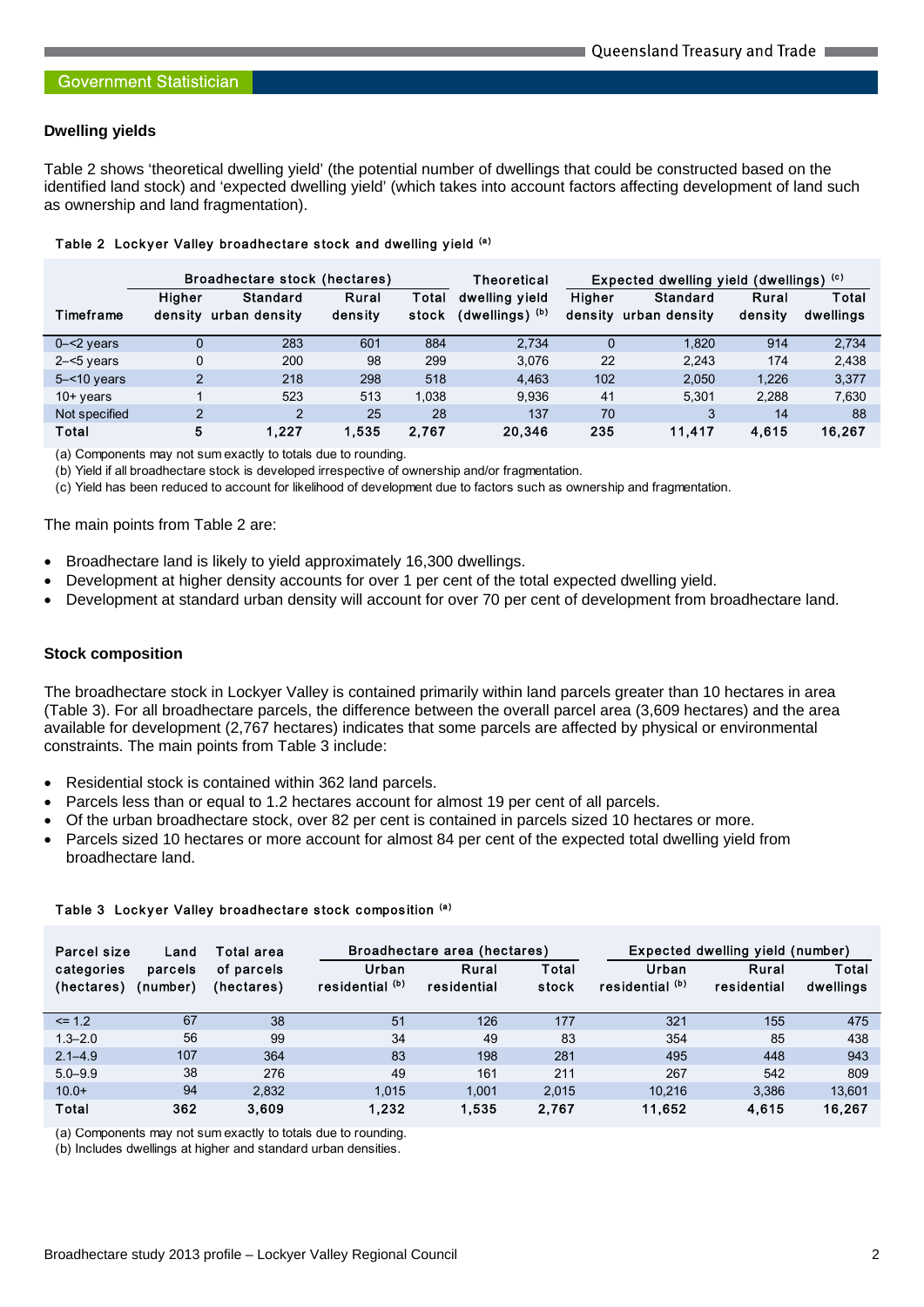#### **Population capacity**

Average household size for occupied private dwellings in Lockyer Valley at the time of the 2011 Census was 2.8 and 1.8 persons for houses and attached dwellings respectively. Table 4 shows a range of possible population yields for the total identified broadhectare stock in each density category by a range of household sizes. The current household sizes at the time of the 2011 Census are highlighted.

The main finding from Table 4 is that, depending on average household size, land from broadhectare development could accommodate between 38,800 and 51,800 people. Further development in existing residential areas, where the parcel size is less than 2,500 square metres, could also accommodate additional population.

| Development                        | Number of | Household size (average persons per household) |        |                           |        |        |
|------------------------------------|-----------|------------------------------------------------|--------|---------------------------|--------|--------|
| type                               | dwellings | 2.4                                            | 2.6    | 2.8                       | 3.0    | 3.2    |
|                                    |           |                                                |        | Possible population yield |        |        |
| Rural residential                  | 4.615     | 11.076                                         | 11.999 | 12.922                    | 13.845 | 14.768 |
| Standard urban density residential | 11,417    | 27.402                                         | 29.685 | 31.969                    | 34.252 | 36,536 |
|                                    |           | Household size (average persons per household) |        |                           |        |        |
|                                    |           | 1.4                                            | 1.6    | 1.8                       | 2.0    | 2.2    |
|                                    |           |                                                |        | Possible population yield |        |        |
| Higher density residential         | 235       | 329                                            | 376    | 423                       | 470    | 517    |
|                                    |           |                                                |        |                           |        |        |
| <b>Total</b>                       | 16.267    | 38,806                                         | 42.060 | 45.313                    | 48.567 | 51,820 |
|                                    |           |                                                |        |                           |        |        |

Table 4 Lockyer Valley population yields based on a range of household sizes (persons) (a)

(a) Count of all persons enumerated in the dwelling on census night, including visitors from inside Australia.

Excludes usual residents who were temporarily absent on census night.

#### **Total potential dwelling yield**

Land ownership and fragmentation of land are potential constraints to residential development, and adjustments have been made to the broadhectare stock by applying potential development rates to land parcels. Furthermore, to determine overall residential land supply for this study, existing vacant residential land stock below 2,500 square metres has been added to the broadhectare supply. Residential land supply based on these components indicates a total potential dwelling yield of approximately 16,700 dwellings (See Table 5).

It is important to note that this dwelling yield does not include dwellings that would have been achieved through infill and redevelopment of smaller parcels below the broadhectare model threshold.

#### **Years' supply — illustrative only**

Evidently, not all future dwelling demand will be met through development of broadhectare land. Nevertheless, an indicator of the adequacy of the supply of residential land (broadhectare and vacant lots) can be calculated by comparing the total supply as indicated above with future demand.





To make an assessment of future demand and determine whether there is an adequate supply of residential land, three scenarios of dwelling projections have been used based on the Queensland Government's population projection series low, medium and high. Figure 1 and Table 5 show, based on these scenarios, the amount of land supply in terms of years remaining.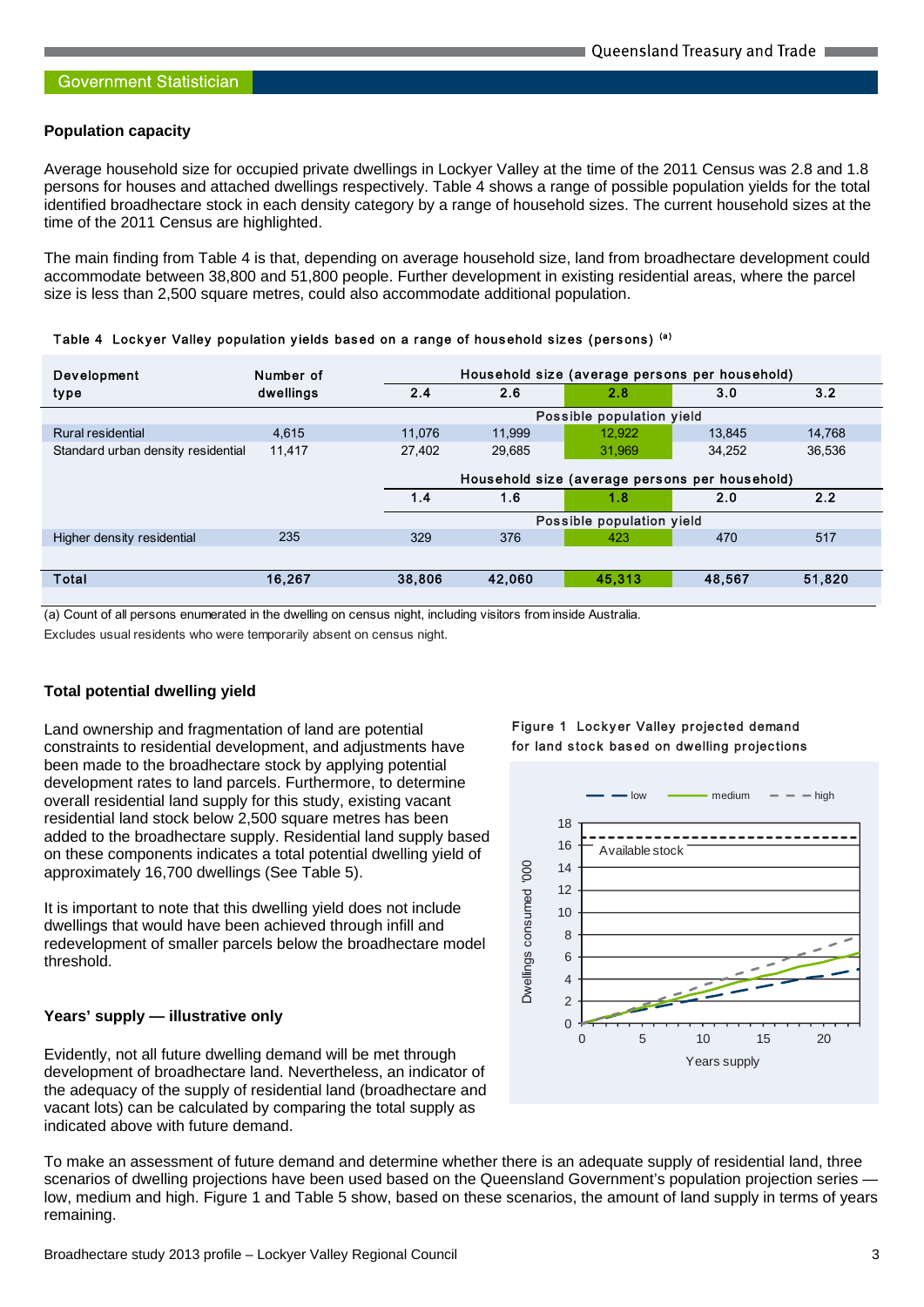#### **Government Statistician**

Table 5 also shows that developed land parcels that are vacant account for more than two per cent of the total potential dwelling yield.

#### Table 5 Lockyer Valley broadhectare supply scenarios

|                                                          | Demand for residential lots         | Supply - Stock of residential lots        |                                            |                                                    |                     |
|----------------------------------------------------------|-------------------------------------|-------------------------------------------|--------------------------------------------|----------------------------------------------------|---------------------|
| <b>Dwelling</b><br>production<br>scenario <sup>(a)</sup> | Dwellings required<br>to 2036 $(b)$ | <b>Broadhectare</b><br>dwelling yield (c) | <b>Existing vacant</b><br>land parcels (d) | <b>Total potential</b><br>dwellings <sup>(e)</sup> | Years<br>supply (f) |
| Low trend                                                | 4.862                               | 16.267                                    | 393                                        | 16.660                                             | $n.a*$              |
| Medium trend                                             | 6.349                               | 16.267                                    | 393                                        | 16.660                                             | $n.a*$              |
| High trend                                               | 7.825                               | 16.267                                    | 393                                        | 16.660                                             | $n.a*$              |

(a) Based on dwelling projection levels produced in 2013. (e) Supply of residential lots.

(b) Dwellings required to 2036 based on Government Statistician (f) Illustrative only, if no development occurs outside of

dwelling projections. **broadhectare land**.

(c) Adjusted to take into account the propensity of development. n.a\* Supply is beyond projection range.

(d) Estimate of vacant residential parcels at September 2013.

#### **Conclusion — Lockyer Valley Regional Council**

The study has estimated that the total area of broadhectare land available for residential development is 2,767 hectares. If this land were fully developed it has the potential to yield approximately 16,300 dwellings and accommodate 45,300 people, using current average household sizes.

Based on current medium series household projections and the expected broadhectare dwelling yield, the available residential land stock is beyond the current projection range.